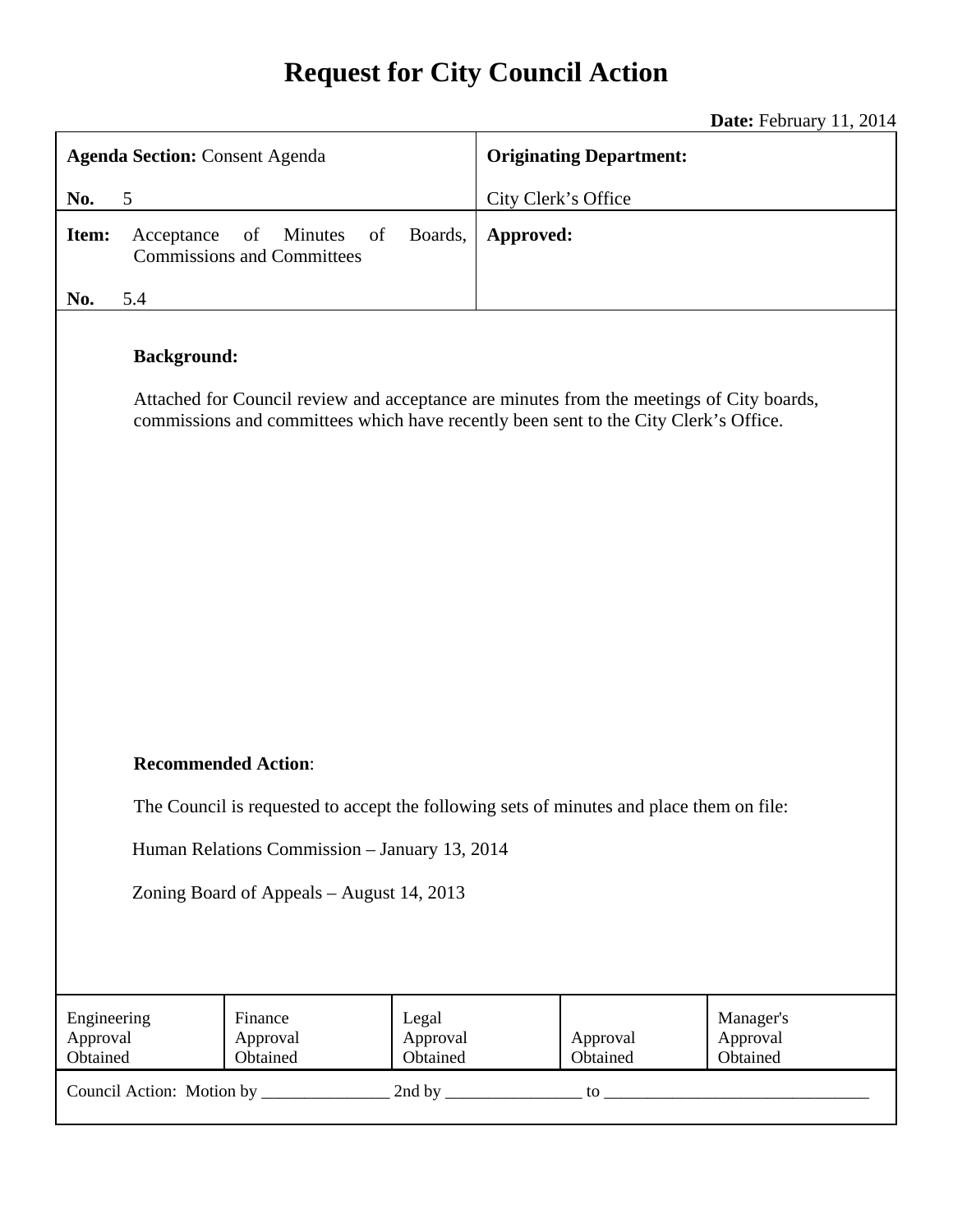

**Commissioners Present:** Jeraldine Brown, Joseph Brown, Jerrold Hennrich, Faith Miller, Dora Weaver

**Commissioners Excused**: Peg Falcone, Les O'Dell

**Commissioners Absent: B**laine Tisdale

**Study Circle Staff Present:** Sarah Heyer

**Guests Present:** Judy Cunningham, Eric McMillan, Shelley A. Faulkner, Karriem Shariati

**Staff Present**: Deborah McCoy, Lieutenant Matthew Dunning

## **Call to Order**

The meeting was called to order by Vice Chair Hennrich at 6:30 p.m. Vice Chair Hennrich called for the introduction of guests who shared about why they were interested in the HRC and/or attending the meeting.

\_\_\_\_\_\_\_\_\_\_\_\_\_\_\_\_\_\_\_\_\_\_\_\_\_\_\_\_\_\_\_\_\_\_\_\_\_\_\_\_\_\_\_\_\_\_\_\_\_\_\_\_\_\_\_\_\_\_\_\_\_\_\_\_\_\_\_\_\_\_\_\_\_\_\_\_\_\_\_\_\_\_\_\_\_\_\_\_\_\_

#### **Minutes**

Motion was made by Commissioner Joseph Brown and seconded by Commissioner Weaver to approve the minutes from the November 4, 2013, meeting with the correction of the word "Peach" in the Announcements to read Peace. Motion carried.

#### **Announcements**

| January 17: | Free Dinner at the Eurma C. Hayes Center, 4:00 pm–6:00pm. Co-sponsored by<br>the African American Museum, Eurma C. Hayes Center, and Attucks Community<br>Service Board. |
|-------------|--------------------------------------------------------------------------------------------------------------------------------------------------------------------------|
| January 19: | Annual Martin Luther King Community Celebration, "Rise Up for Change," Carbondale<br>Civic Center, 4:00 pm.                                                              |
| January 20: | MLK Breakfast, SIU-C Student Center. Breakfast served from 7:00am-9:00 am<br>with program beginning shortly thereafter. Sponsored by the Carbondale Branch<br>NAACP.     |
| May 1:      | Illinois Municipal Human Relations Association (IMHRA) Conference - Springfield,<br>Illinois.                                                                            |

#### **Public Comments:** None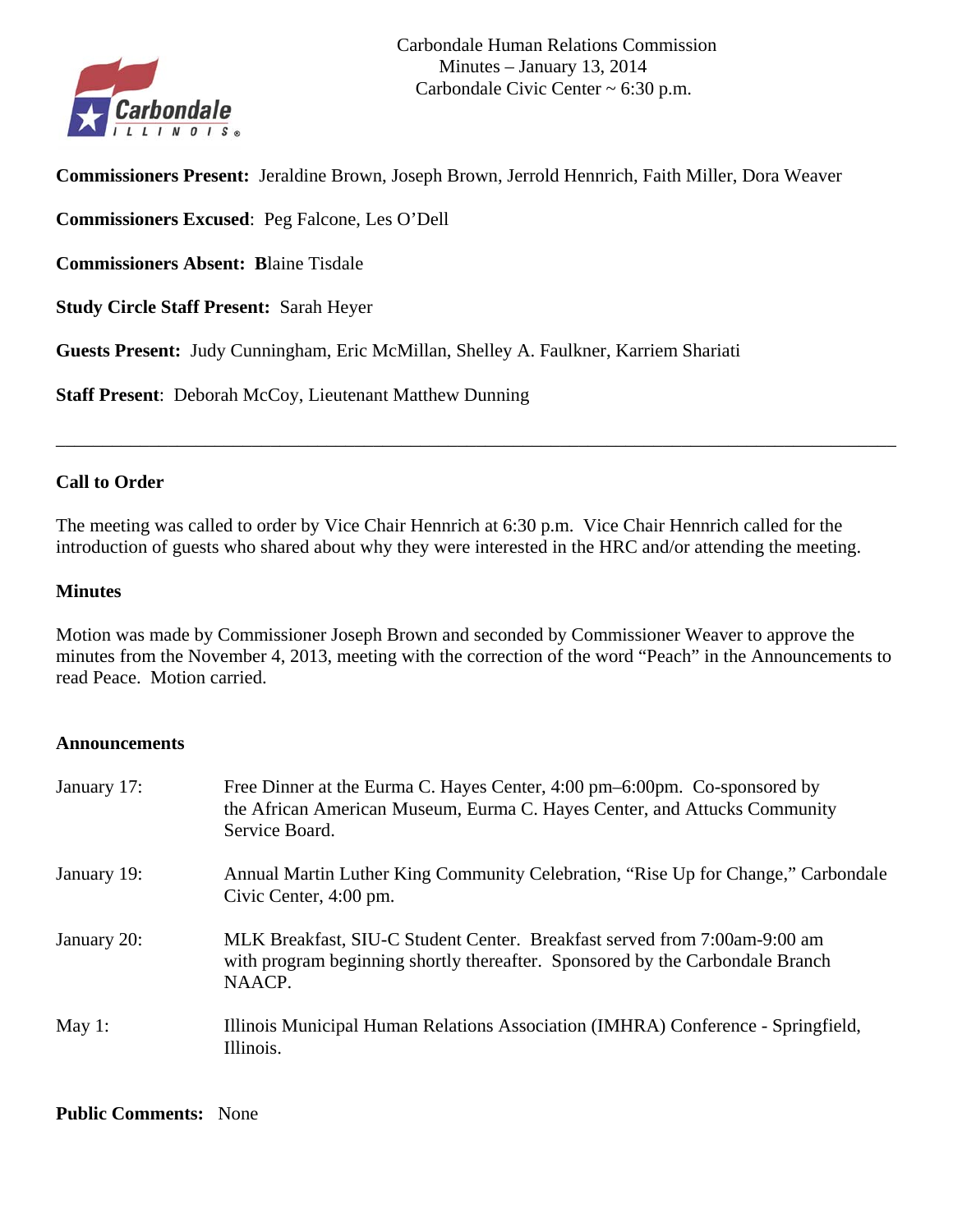HRC Meeting Notes - Page 2 January 13, 2014

# **Study Circles Report**

# *Neighborhood Action Group*

Coordinator Heyer reported the Neighborhood Action Group will host the Neighborhood Alliance Meeting on Saturday, January 25, 2014, 9:30 am at the First United Methodist Church, 214 W. Main Street. Vice Chair Hennrich will be speaking on behalf of the HRC at the event. Coordinator Heyer solicited volunteers to assist with updating the three-fold HRC display board she will be taking to the Neighborhood Alliance Meeting. Commissioner Jeri Brown volunteered to assist with the display.

Coordinator Heyer reported that the City's Planning Department can advise citizens of changes that are scheduled for neighborhoods. Those interested in receiving information should contact the Planning Department.

Mr. McMillan commented that neighborhood associations/groups are a way to get people engaged in the community, and those groups should also include rental property tenants.

*Continuing the Dialogue/Education -* No report

*Race Relations -* No report

# **Non-Violent Carbondale Project**

Progress continues towards making Carbondale a place where every single human being treats, and is treated, "with absolute justice, equity and respect" (Charter for Compassion). Four sets of activities and events to advance peace have been held including 11 Days of Peace, 11 Days of Compassion, and 11 Days of Food.

NVCP will be hosting events in March and/or April where speakers will address environmental concerns. A book titled, *Rights of Community – Community of Rights,* will be the foundation of the discussion. The discussion will address the control people in the community have over what happens in their environment. NVCP will also sponsor a forum where the public will be invited to participate in storytelling, presenting oral histories, and so forth.

# **Old Business**

Law Enforcement Reports: Vice Chair Hennrich reported that to date, no information from the Carbondale Police Department has been received. He suggested a FOIA request be submitted and disseminated a copy of the request. Commissioners agreed that the request should be submitted. Commissioner Bonner indicated that she would be willing to speak with the Mayor about the matter, and the Commissioners authorized her to do so. There was discussion about whether HRC could make the FOIA request or whether it had to be made by an individual. Commissioners agreed to invite the City Clerk to its February meeting to discuss the Open Meetings Act and FOIA. Mr. McMillan commented that people should be encouraged to use the complaint process that is already in place so there is documentation.

HRC Responsibilities, Role, Charges: Commissioner Miller, Chair of the Educational Campaign Committee, reported that Commissioner Joseph Brown, Vice Chair Hennrich, and Mr. McMillan were guests on WSIU with Jennifer Fuller on December 3, 2013. Vice Chair Hennrich will be the guest on radio station 91.1 with Les O'Dell on January 20, 1014, 10:30 a.m. Commissioner O'Dell will write an article for the *Communique*.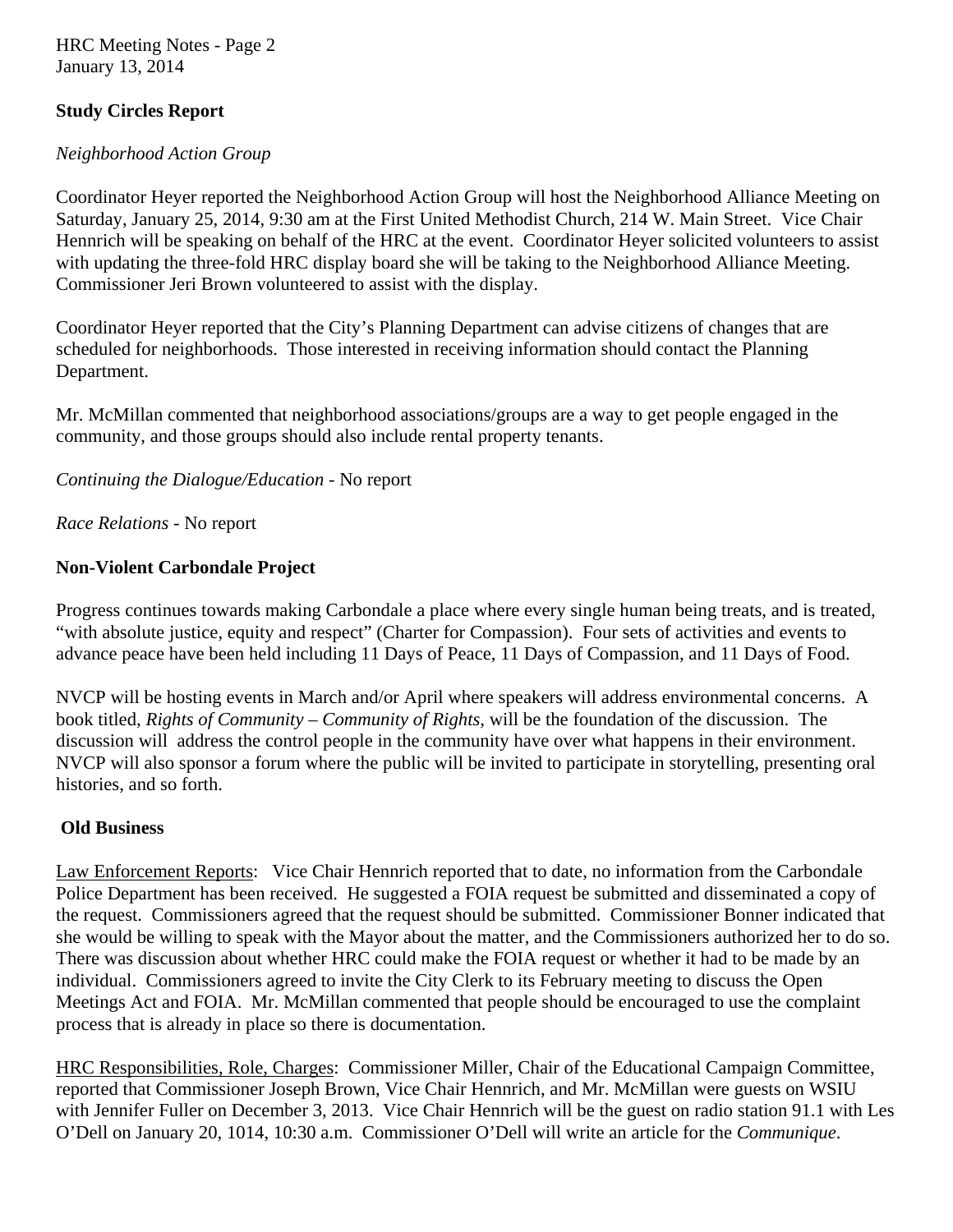HRC Meeting Notes - Page 3 January 13, 2014

Continuing the Dialogue: Focused Community Discussions. Commissioner Miller suggested Environmental Racism as the first topic. Commissioners agreed to contact potential speakers and ascertain their availability for March, April or May. Other topics recommended for future discussions included Poverty and Fair Housing.

Partnering for Social Justice: Because of the weather, meetings have not been held. The group has watch programs on education, court and crime, and the coppers project.

**New Business** 

None.

**Next Meeting**: **March 3, 2014, 6:30 p.m**.

**Adjournment -** There being no further business, the meeting was adjourned.

Recorded by Deborah McCoy \_\_\_\_\_\_\_\_\_\_\_\_\_\_\_\_\_\_\_\_\_\_\_\_\_\_\_\_\_\_\_\_\_\_\_\_\_\_\_\_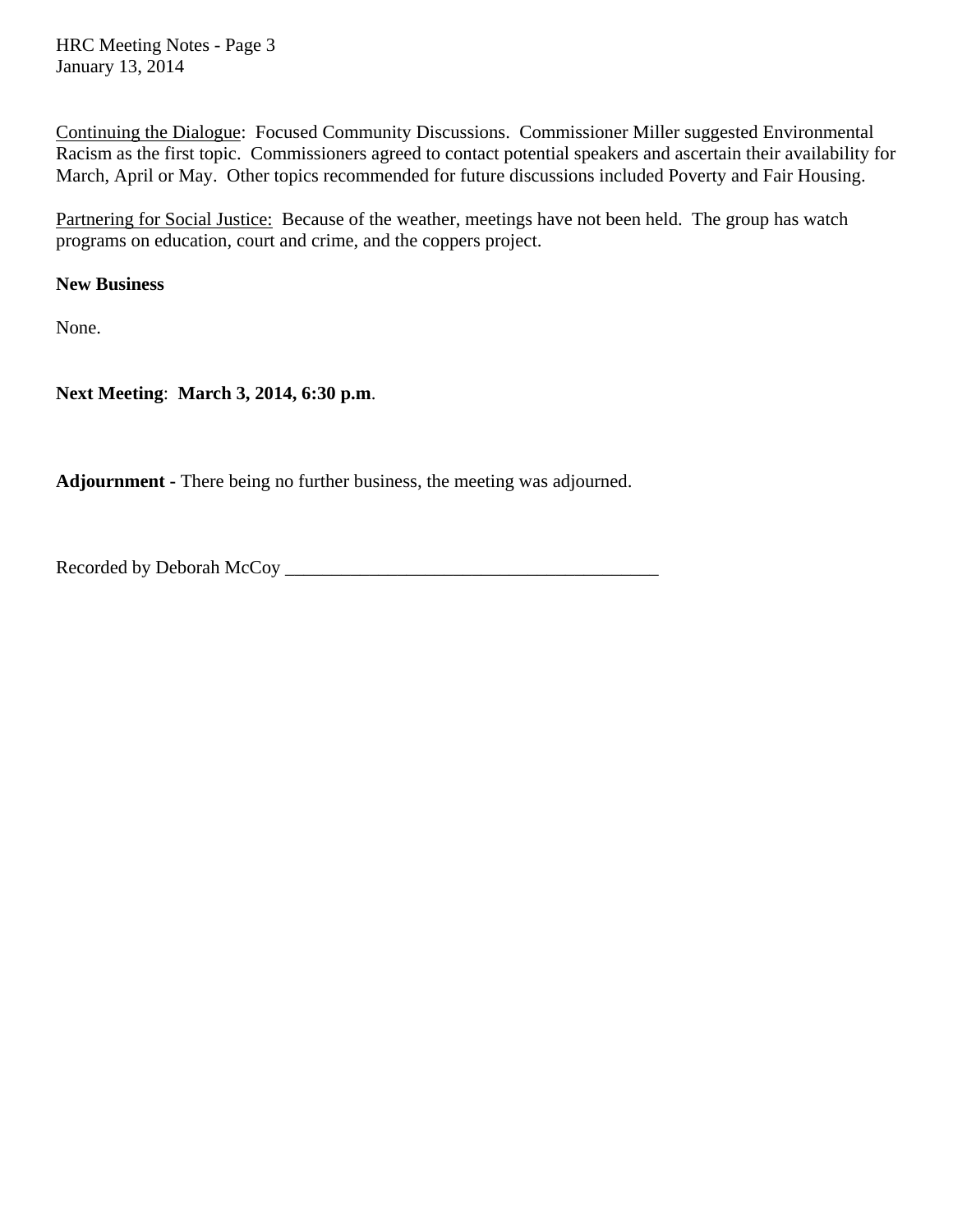# **MINUTES**

# **Carbondale Zoning Board of Appeals**

August 14, 2013 City Hall / Civic Center, Room 108 200 South Illinois Avenue 6:00 p.m.

| <b>MEMBERS PRESENT:</b> | Barke, Grant, Kang, Love, McClurg, Anz, Lilly (6:06) |
|-------------------------|------------------------------------------------------|
| <b>MEMBERS ABSENT:</b>  | Hunsaker                                             |
| <b>STAFF PRESENT:</b>   | Wallace, Price, Taylor                               |

**Approval of Minutes:** Mr. Barke moved, seconded by Mr. McClurg, to approve the minutes of December 5, 2012; June 5, 2013; and July 17, 2013.

The motion was approved by a unanimous voice vote.

#### HEARING:

**A. ZBA 14-01**, 6:00 p.m. **–** Lindsey Fisher is appealing an administrative ruling that the auto repair and maintenance facility located on the premises of 413 North Oakland Avenue is in violation of the zoning code and the business is ordered to cease operations.

Roll call was completed and the determination of a quorum was made.

Mr. Grant opened the Public Hearing at 6:00 p.m.

Mr. Wallace reviewed the history of this case, stating that the matter had been taken up on both June 5 and July 17 of this year, to be continued each time.

Mr. Barke stated that he had spoken to attorney Cantrell, who submitted the legal opinion requested by the board, and that his question regarding the creation of a legally nonconforming status for the property has not been readily answered. He said that his opinion is that the ninety days the repair shop was in business with the zoning certificate issued by the City being properly used prevents the City from taking away the nonconforming use once it has been used under proper permission from the City for that period of time.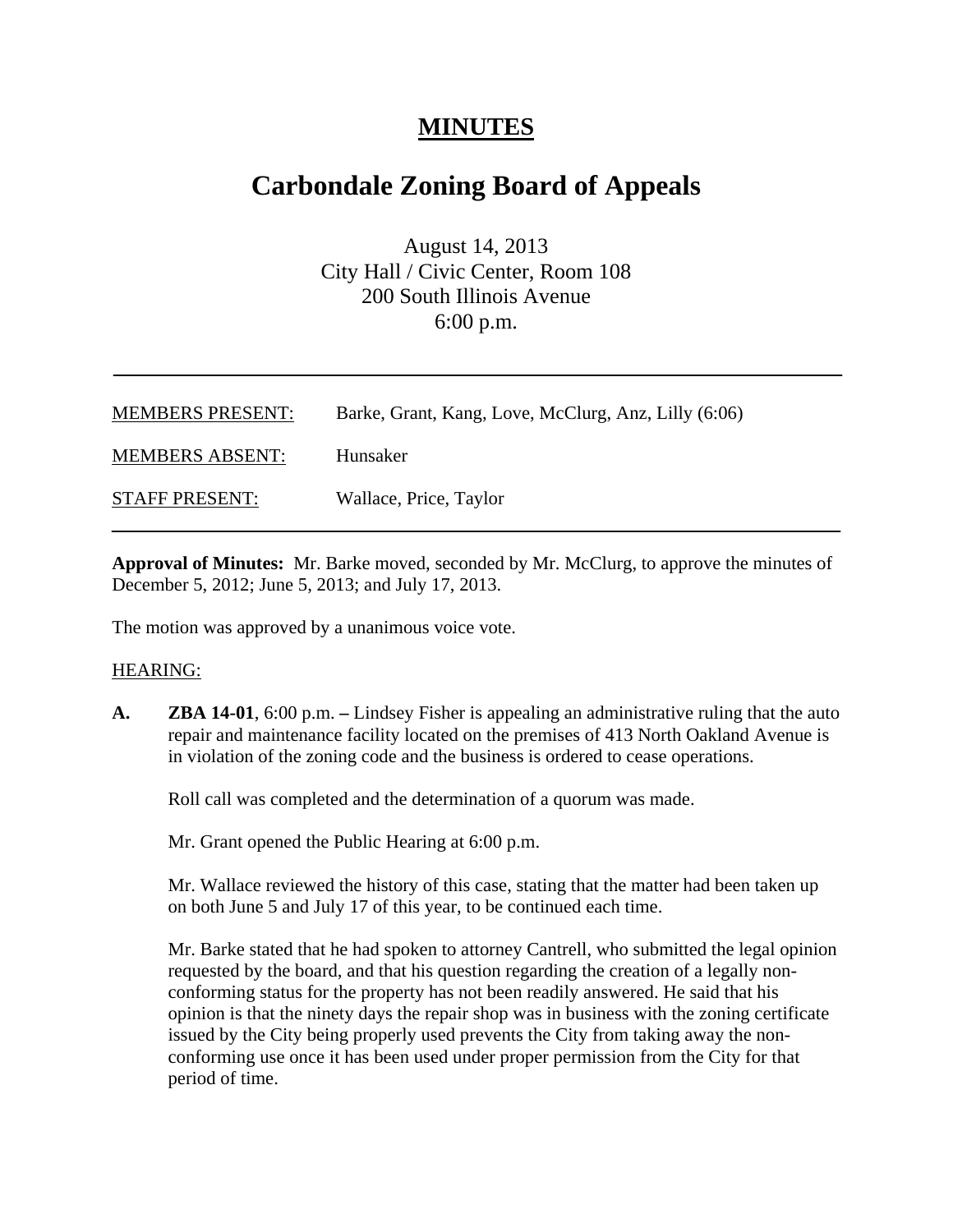Mr. Kang stated that he believes that one City employee acted in error by issuing the certificate, and therefore does not make the property a legal non-conforming use.

Mr. Barke stated that it troubles him that a person could not depend on the information given by the issuance of a zoning certificate.

Mr. McClurg stated that is opinion is that the City inappropriately gave the original zoning document to the applicant, but once they did, the expectation was there for the operator to conduct business there. He said that the certificate was good for one year, but the reapplication never occurred, so the City then had the right to tell them to cease operation.

Mr. Barke stated that he has trouble with the idea of having to come back after a year to reapply for the zoning certificate, in that if he had to renew a certificate for building his house in a residential district every year, he doesn't think he'd build his house there.

Mr. Grant asked Mr. Wallace to read the bolded portions of the legal opinion obtained from Mr. Cantrell.

Mr. Wallace did so.

Mr. Barke asked to submit that the legal opinion was gleaned only from talking with the City and no one else.

Mr. Kang moved, seconded by Mr. McClurg, that the appeal be approved.

Roll Call Vote:

 $Yes - 3$  (Barke, Grant, Lilly) No - 4 (McClurg, Anz, Kang, Love)

Mr. Wallace stated that the appeal is denied.

**B. ZBA 14-02** P. Michael and Mary Alice Kimmel are requesting a variance from the three foot setback requirement for accessory structures, and for a floor area greater than the maximum 800 square feet allowed in the R-1-5, Low Density Residential, district for property located at 505 West Walnut Street.

Mr. Grant asked Mr. Wallace to read the legal notice.

Mr. Wallace read the legal notice.

Mr. Grant asked Mr. Price to read Part A of the staff report.

Mr. Price read Part A of the report.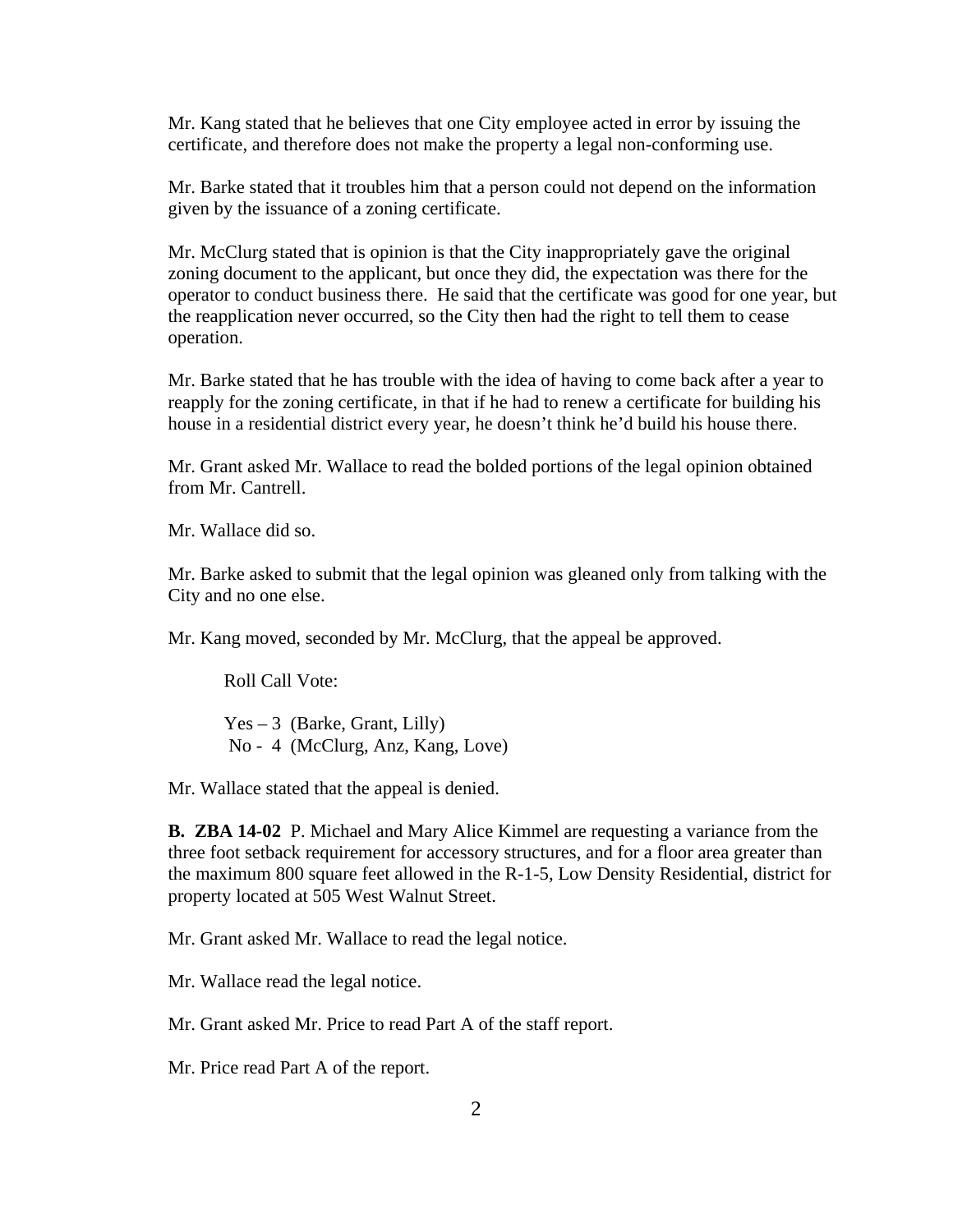Mr. Grant asked if there any questions from Commissioners to staff.

Mr. Kang asked when the adjacent building was constructed.

Mr. Price responded that it was prior to 1974 when the code was implemented.

Mr. Grant asked if there was an historic overlay district where the property is located.

Mr. Wallace responded that it is in the West Walnut Street Historic District, although there are no design guidelines attached to that district.

Mr. Grant asked if there were any further questions of staff.

There were none.

Mr. Grant asked if the applicant was present and if he would like to speak.

Mr. Mike Kimmel came forward and stated that the house was built during or prior to 1868. He said the shed was built by his wife's father in law for use as boat storage, and that the property has been in her family since 1912. He said that the shed is on a 30 x 40 foot base with some very large doors and made of corrugated steel, and is having some issues. He stated that, as many other building were at the time, the shed was built on the property line. He said that it was built on the corner of the lot, where it touches three neighbors, one to the west, one to the southwest and one to the south. He stated that they would like to remove the shed and rebuild it, but he would only be allowed to do that, according to City ordinance, if it were destroyed by fire, a tornado, or other such natural act. He said that he is at this hearing to be very safe and very sure that there is no question that he is conforming to City code. He said that the shed does not detract from any other property except for its need of repairs, and that all three adjoining neighbors are strongly in favor of his wish to rebuild a new concrete floored shed, a little shorter, and he wants to improve the property without changing the character or the size. He said that if he were to change the location of the shed, it would involve tearing down the two-car garage which is part of the history and ambience of the house where the only ingress and egress to the land exists. He said that the variance is requested so that he can demolish it in an orderly fashion, rather than have it burn down or blow down, and replace it. He then offered to answer any questions.

Mr. Grant asked if there were any questions from the Board.

Mr. Anz stated that sometimes it's not a question of what you build back, but how you build back. He asked Mr. Kimmel if he was going to build a structure that adds to the value and its curb appeal.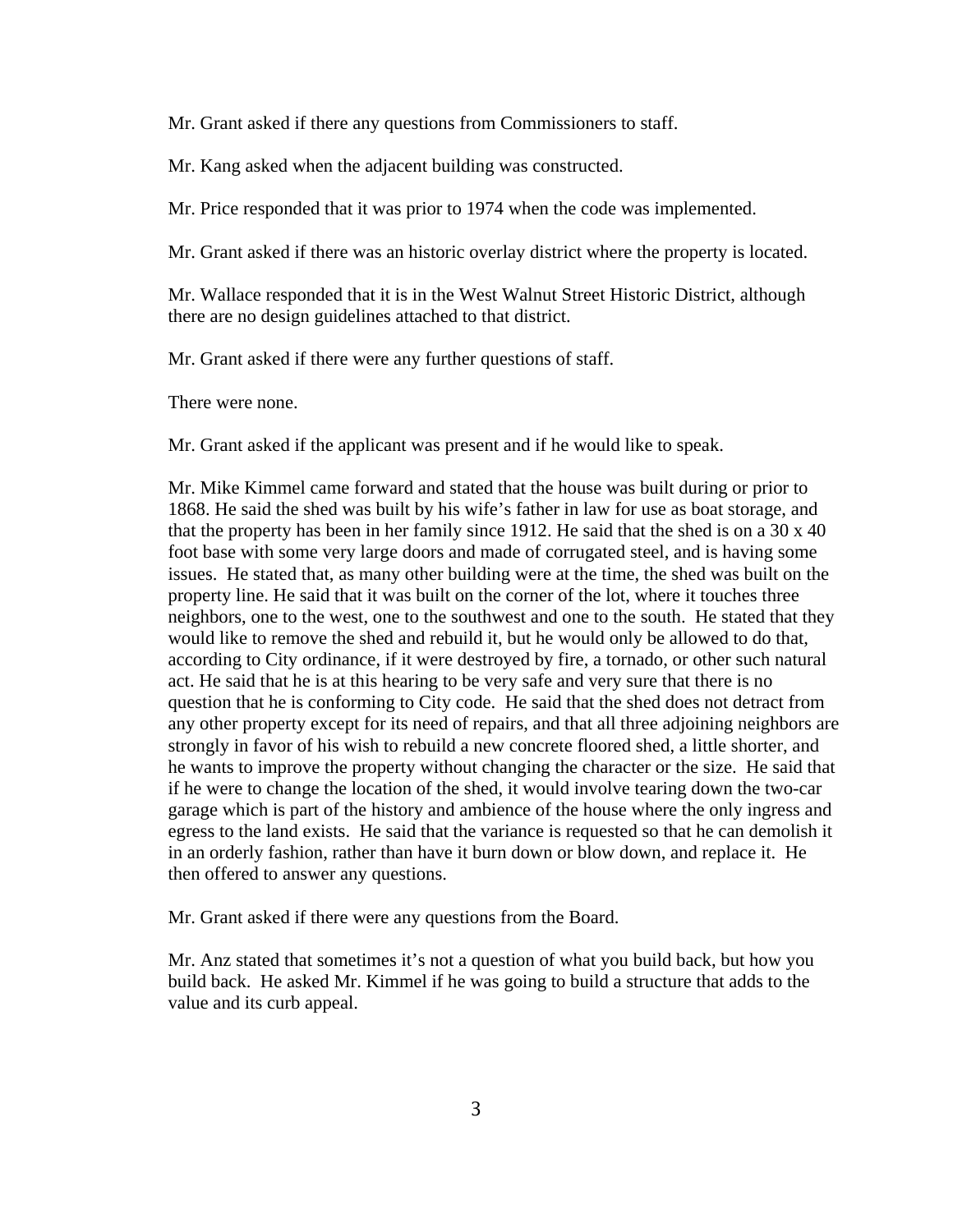Mr. Kimmel responded that he was the Chair of the Preservation Commission, and his family is very much interested in that. He said that he does want to improve the entire, overall neighborhood.

Mr. Anz asked about the five feet fire protection rating.

Mr. Wallace responded that structures built closer than five feet from each other would have a two hour fire rating.

Mr. Kimmel asked if it would require a one hour fire wall if he builds it back in the same location.

Mr. Wallace responded that it would require a one hour fire rating wall, since it is uninhabited.

Mr. Grant asked about the yellow structure.

Mr. Kimmel responded that is Ms. Adam's study.

Mr. Grant asked how close the two buildings are.

Mr. Kimmel responded that there is a little lean-to that was built for pool maintenance items, and that it is about eight inches of his building, but at the time his father-in-law owned both buildings.

Mr. Grant asked if there were any further questions.

There were none.

Mr. Grant asked if there was anyone who wished to speak in favor of the application.

Mr. D. Gorton of 606 West Elm Street came forward and stated that he and his wife, Councilwoman Jane Adams, live directly behind Mr. Kimmel and that the property is very historic. He said that they have seven-tenths of an acre that was purchased from the Kimmels, and that the Kimmels have almost an acre, so there are nearly two acres of land with their two families on it and the buildings have been there for a very long time. He said his only concern is that, in the historic district, he thought that anything that was built was legal, so he does not want this to be a precedent. He said they want people to be able to fix the buildings on their property lines and leave them there, including Mr. Kimmel's buildings. He said he thought it had been agreed to by City Council that any structure built before the ordinance in 1974 was legal as it stood, and that the owners could knock it down, rebuild it, fix it or whatever you wanted to do. He stated that he is in support of Mr. Kimmel's request.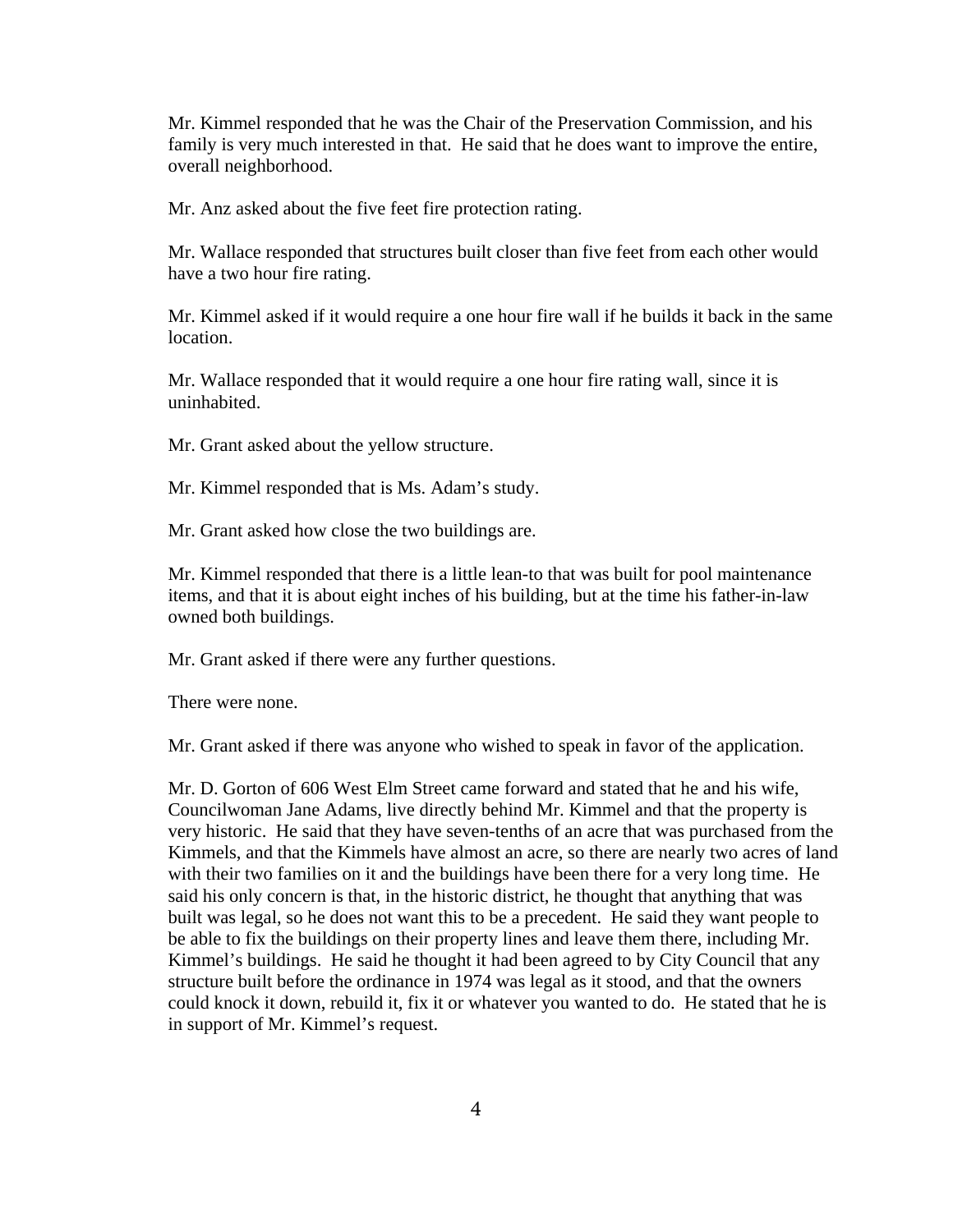Ms. Sandy Litecky of 603 West Walnut Street came forward and urged the Board to approve the variance. She said that the Kimmels have been a very intregal part of the City and the historic area, and that they should be able to rebuild.

Mr. Wallace stated that he had a letter of support to read that he had received via email. He read the letter into the record.

Mr. Kimmel said that Mr. Gail White also has property in the historic district on Maple Street with a garage that sits on the property line and that he wishes to remodel. He said that Mr. White is very much in favor of his application because he too may find himself in front of the Board with the same request.

Mr. Grant cautioned the Board that, since Mr. White is not in attendance to speak, this should be considered hearsay evidence. He then asked if anyone wished to speak in opposition to the application.

There was no one.

Mr. Grant asked Mr. Price to continue with the staff report.

Mr. Price read Parts B and C of the staff report.

Mr. Grant asked if there were questions from Board members to staff.

Mr. Kang asked what would happen if one wall rotten and fell down and Mr. Kimmel wanted to just repair that one wall.

Mr. Price responded that he could repair that wall.

Mr. Kang asked what if he just did that one wall at a time.

Mr. Wallace responded that he could do that.

Mr. Kang said that he didn't know why we're making this so difficult.

Mr. Anz stated that many times a code is to protect the public from themselves, as the case would be if one of these structures caught on fire and ignited other surrounding buildings.

Mr. Grant stated that, if the structure was destroyed by nature and Mr. Kimmel were to rebuild, he would have to adhere to building codes at that time which would contain fire separation requirements.

Mr. Grant asked if there were any questions from anyone to anyone.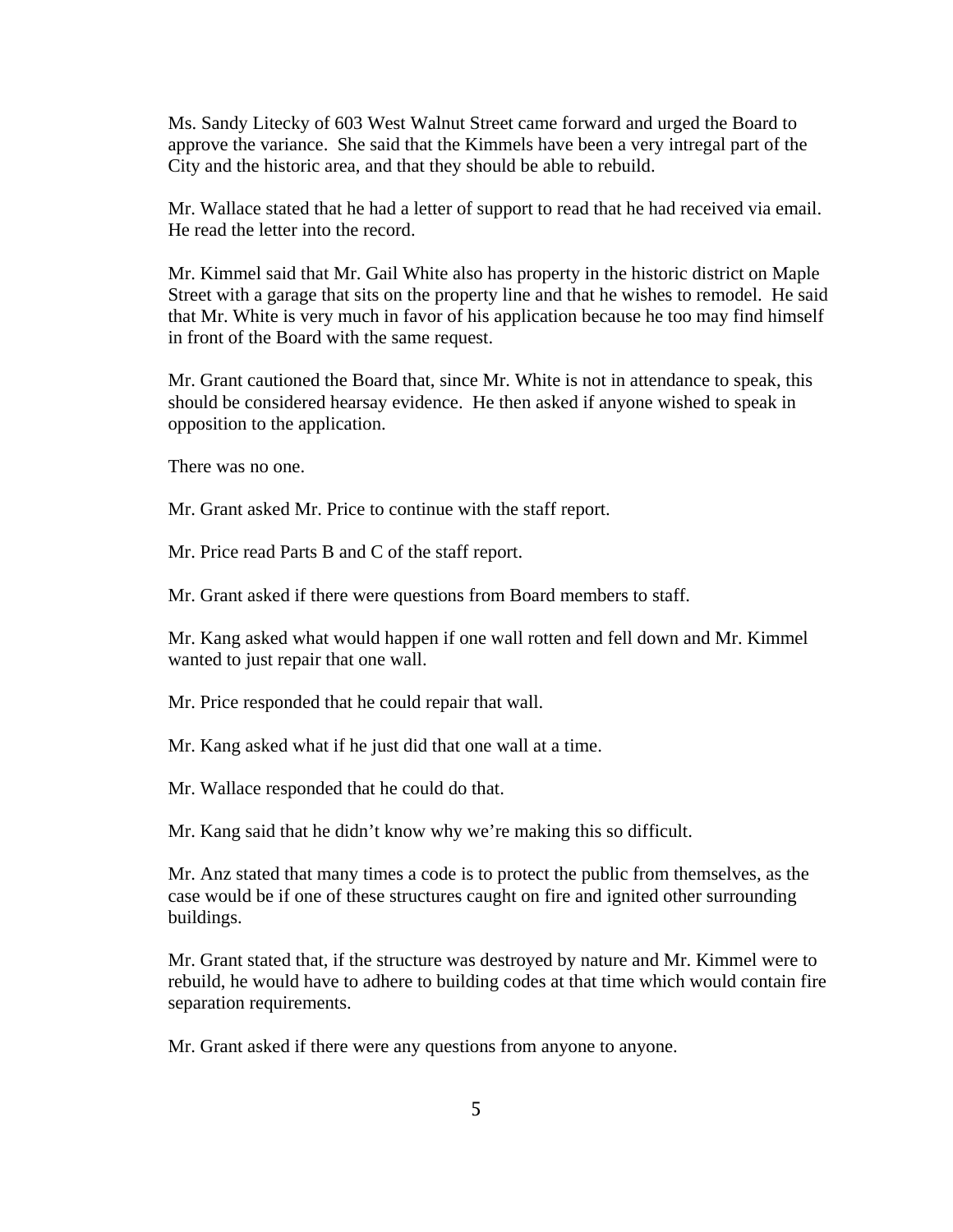There were none.

Mr. Grant asked Mr. Kimmel if he would like to make a closing statement.

Mr. Kimmel stated that he would like the ability to improve his property and to maintain the same ambiance. He said that he could not build it on the east side of the property because there is no street access and he'd like to keep it that way. He asked the Board to grant the variance and thanked them for their consideration.

Mr. Grant closed the hearing for ZBA 14-02.

Mr. Kang moved, seconded by Ms. Lilly, that special conditions and circumstances exist which are peculiar to the land, structure, and building involved and which are not applicable to other land, structures and buildings in this district.

Mr. Grant stated that this is one of the oldest properties in one of the oldest parts of town and that he believes there should be some overlay districts that would take care of zero lot-line buildings as this process goes through.

Mr. Kang stated that he thinks special conditions do exist because of the large size of the lot.

Mr. Barke stated that he thought it appropriate that he abstain from discussion and voting due to his law firm's relationship with Mr. Kimmel.

Roll Call Vote:

Yes - 5 (Grant, Anz, Kang, Lilly, Love) No - 1 (McClurg) Abstain – 1 (Barke)

Mr. Kang moved, seconded by Ms. Lilly, that the literal interpretation and provision of this article would deprive the applicant of rights commonly enjoyed by other properties in the same district under the terms of the article.

Roll Call Vote:

 $Yes - 0$  No - 6 (Grant, McClurg, Anz, Kang, Lilly, Love) Abstain  $-1$  (Barke)

Mr. Grant asked for a motion with respect to Item 3.

Mr. Kang moved, seconded by Ms. Lilly, that the special conditions do not result from the actions of the applicant.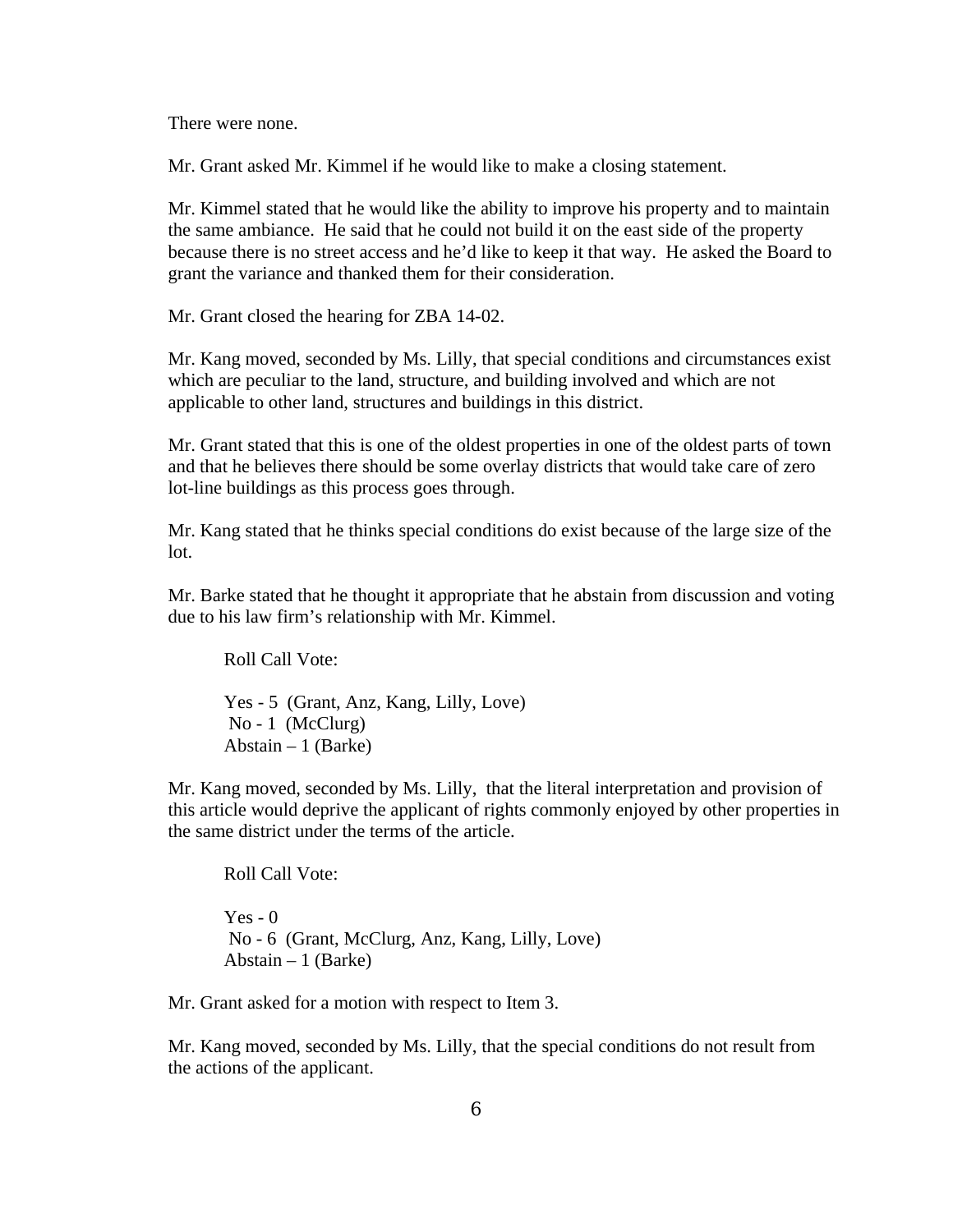Roll Call Vote:

Yes - 6 (Grant, McClurg, Anz, Kang, Lilly, Love)  $No - 0$ Abstain – 1 (Barke)

Mr. Grant asked for a motion with respect to Item 4a.

Mr. Kang moved, seconded by Ms. Lilly, that granting of the variance request will not confer on the applicant any special privilege that is denied by this Chapter to other lands, structures, or buildings in the same district.

Roll Call Vote: Yes - 5 (Grant, Anz, Kang, Lilly, Love) No - 1 (McClurg) Abstain  $-1$  (Barke)

Mr. Grant asked for a motion with respect to Item 4b.

Mr. Kang moved, seconded by Ms. Lilly, that the granting of the variance will be in harmony with the general purpose and intent of this Chapter and will not be injurious to the neighborhood or detrimental to the public welfare.

Roll Call Vote:

Yes - 6 (Grant, McClurg, Anz, Kang, Lilly, Love) No - 0 Abstain  $-1$  (Barke)

Mr. Grant asked for a motion for the final vote on the application.

Mr. Kang moved, seconded by Ms. Lilly, to approve the request for the variances in ZBA case 14-02.

Mr. McClurg stated that he wished to abstain from voting on the outcome of the case because he could find himself in a very similar situation in the future.

Roll Call Vote:

Yes – 4 (Grant, Anz, Kang, Lilly)  $No-1$  (Love)